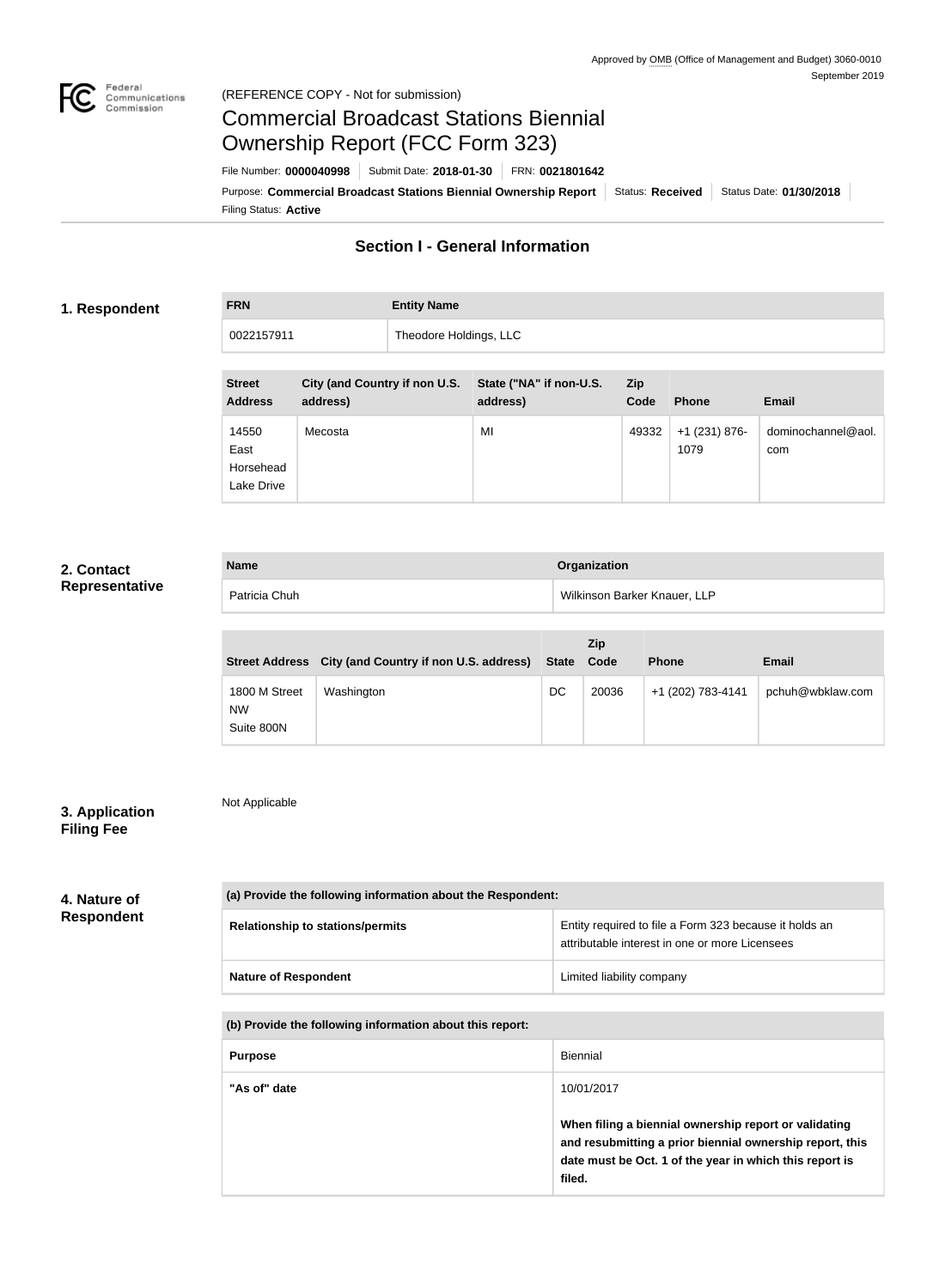**Respondent is filing this report to cover the following Licensee(s) and station(s):**

| Licensee/Permittee Name |                  |               | <b>FRN</b> |              |                |
|-------------------------|------------------|---------------|------------|--------------|----------------|
| Mainestream Media, LLC  |                  | 0021801642    |            |              |                |
|                         |                  |               |            |              |                |
| Fac. ID No.             | <b>Call Sign</b> | <b>City</b>   |            | <b>State</b> | <b>Service</b> |
| 69855                   | <b>WHTP</b>      | KENNEBUNKPORT |            | ME           | FM             |

## **Section II – Biennial Ownership Information**

| 1.47 C.F.R.<br><b>Section 73.3613</b><br>and Other<br><b>Documents</b> |                              | stations, should select "Not Applicable" in response to this question.                                                                                                                                                                                                                                                                                               | Licensee Respondents that hold authorizations for one or more full power television, AM, and/or FM stations should list all<br>contracts and other instruments set forth in 47 C.F.R. Section 73.3613(a) through (c) for the facility or facilities listed on this<br>report. In addition, attributable Local Marketing Agreements (LMAs) and attributable Joint Sales Agreements (JSAs) must be<br>disclosed by the licensee of the brokering station on its ownership report. If the agreement is an attributable LMA, an<br>attributable JSA, or a network affiliation agreement, check the appropriate box. Otherwise, select "Other." Non-Licensee<br>Respondents, as well as Licensee Respondents that only hold authorizations for Class A television and/or low power television |  |  |
|------------------------------------------------------------------------|------------------------------|----------------------------------------------------------------------------------------------------------------------------------------------------------------------------------------------------------------------------------------------------------------------------------------------------------------------------------------------------------------------|------------------------------------------------------------------------------------------------------------------------------------------------------------------------------------------------------------------------------------------------------------------------------------------------------------------------------------------------------------------------------------------------------------------------------------------------------------------------------------------------------------------------------------------------------------------------------------------------------------------------------------------------------------------------------------------------------------------------------------------------------------------------------------------|--|--|
|                                                                        | Not Applicable.              |                                                                                                                                                                                                                                                                                                                                                                      |                                                                                                                                                                                                                                                                                                                                                                                                                                                                                                                                                                                                                                                                                                                                                                                          |  |  |
| 2. Ownership<br><b>Interests</b>                                       |                              |                                                                                                                                                                                                                                                                                                                                                                      | (a) Ownership Interests. This Question requires Respondents to enter detailed information about ownership interests by<br>generating a series of subforms. Answer each question on each subform. The first subform listing should be for the Respondent<br>itself. If the Respondent is not a natural person, also list each of the officers, directors, stockholders, non-insulated partners,<br>non-insulated members, and any other persons or entities with a direct attributable interest in the Respondent pursuant to the<br>standards set forth in 47 C.F.R. Section 73.3555. (A "direct" interest is one that is not held through any intervening companies<br>or entities.) List each interest holder with a direct attributable interest in the Respondent separately.        |  |  |
|                                                                        | Section 73.3555, Note 2(i).  |                                                                                                                                                                                                                                                                                                                                                                      | Leave the percentage of total assets (Equity Debt Plus) field blank for an interest holder unless that interest holder has an<br>attributable interest in the Respondent solely on the basis of the Commission's Equity Debt Plus attribution standard, 47 C.F.R.                                                                                                                                                                                                                                                                                                                                                                                                                                                                                                                        |  |  |
|                                                                        |                              | attributable interest in the Licensee(s) for which the report is being submitted.                                                                                                                                                                                                                                                                                    | In the case of vertical or indirect ownership structures, list only those interests in the Respondent that also represent an                                                                                                                                                                                                                                                                                                                                                                                                                                                                                                                                                                                                                                                             |  |  |
|                                                                        |                              | Entities that are part of an organizational structure that includes holding companies or other forms of indirect ownership must file<br>separate ownership reports. In such a structure do not report, or file a separate report for, any interest holder that does not have<br>an attributable interest in the Licensee(s) for which the report is being submitted. |                                                                                                                                                                                                                                                                                                                                                                                                                                                                                                                                                                                                                                                                                                                                                                                          |  |  |
|                                                                        |                              | Please see the Instructions for detailed information and guidance concerning this requirement.                                                                                                                                                                                                                                                                       | Please see the Instructions for further detail concerning interests that must be reported in response to this question.<br>The Respondent must provide an FCC Registration Number for each interest holder reported in response to this question.                                                                                                                                                                                                                                                                                                                                                                                                                                                                                                                                        |  |  |
|                                                                        | <b>Ownership Information</b> |                                                                                                                                                                                                                                                                                                                                                                      |                                                                                                                                                                                                                                                                                                                                                                                                                                                                                                                                                                                                                                                                                                                                                                                          |  |  |
|                                                                        | <b>FRN</b>                   | 0022157911                                                                                                                                                                                                                                                                                                                                                           |                                                                                                                                                                                                                                                                                                                                                                                                                                                                                                                                                                                                                                                                                                                                                                                          |  |  |
|                                                                        | <b>Entity Name</b>           | Theodore Holdings, LLC                                                                                                                                                                                                                                                                                                                                               |                                                                                                                                                                                                                                                                                                                                                                                                                                                                                                                                                                                                                                                                                                                                                                                          |  |  |
|                                                                        | <b>Address</b>               | PO Box                                                                                                                                                                                                                                                                                                                                                               |                                                                                                                                                                                                                                                                                                                                                                                                                                                                                                                                                                                                                                                                                                                                                                                          |  |  |
|                                                                        |                              | <b>Street 1</b>                                                                                                                                                                                                                                                                                                                                                      | 14550 East Horsehead Lake Drive                                                                                                                                                                                                                                                                                                                                                                                                                                                                                                                                                                                                                                                                                                                                                          |  |  |
|                                                                        |                              | <b>Street 2</b>                                                                                                                                                                                                                                                                                                                                                      |                                                                                                                                                                                                                                                                                                                                                                                                                                                                                                                                                                                                                                                                                                                                                                                          |  |  |
|                                                                        |                              | <b>City</b>                                                                                                                                                                                                                                                                                                                                                          | Mecosta                                                                                                                                                                                                                                                                                                                                                                                                                                                                                                                                                                                                                                                                                                                                                                                  |  |  |
|                                                                        |                              | State ("NA" if non-U.S.<br>address)                                                                                                                                                                                                                                                                                                                                  | MI                                                                                                                                                                                                                                                                                                                                                                                                                                                                                                                                                                                                                                                                                                                                                                                       |  |  |
|                                                                        |                              | <b>Zip/Postal Code</b>                                                                                                                                                                                                                                                                                                                                               | 49332                                                                                                                                                                                                                                                                                                                                                                                                                                                                                                                                                                                                                                                                                                                                                                                    |  |  |
|                                                                        |                              | Country (if non-U.S.<br>address)                                                                                                                                                                                                                                                                                                                                     | <b>United States</b>                                                                                                                                                                                                                                                                                                                                                                                                                                                                                                                                                                                                                                                                                                                                                                     |  |  |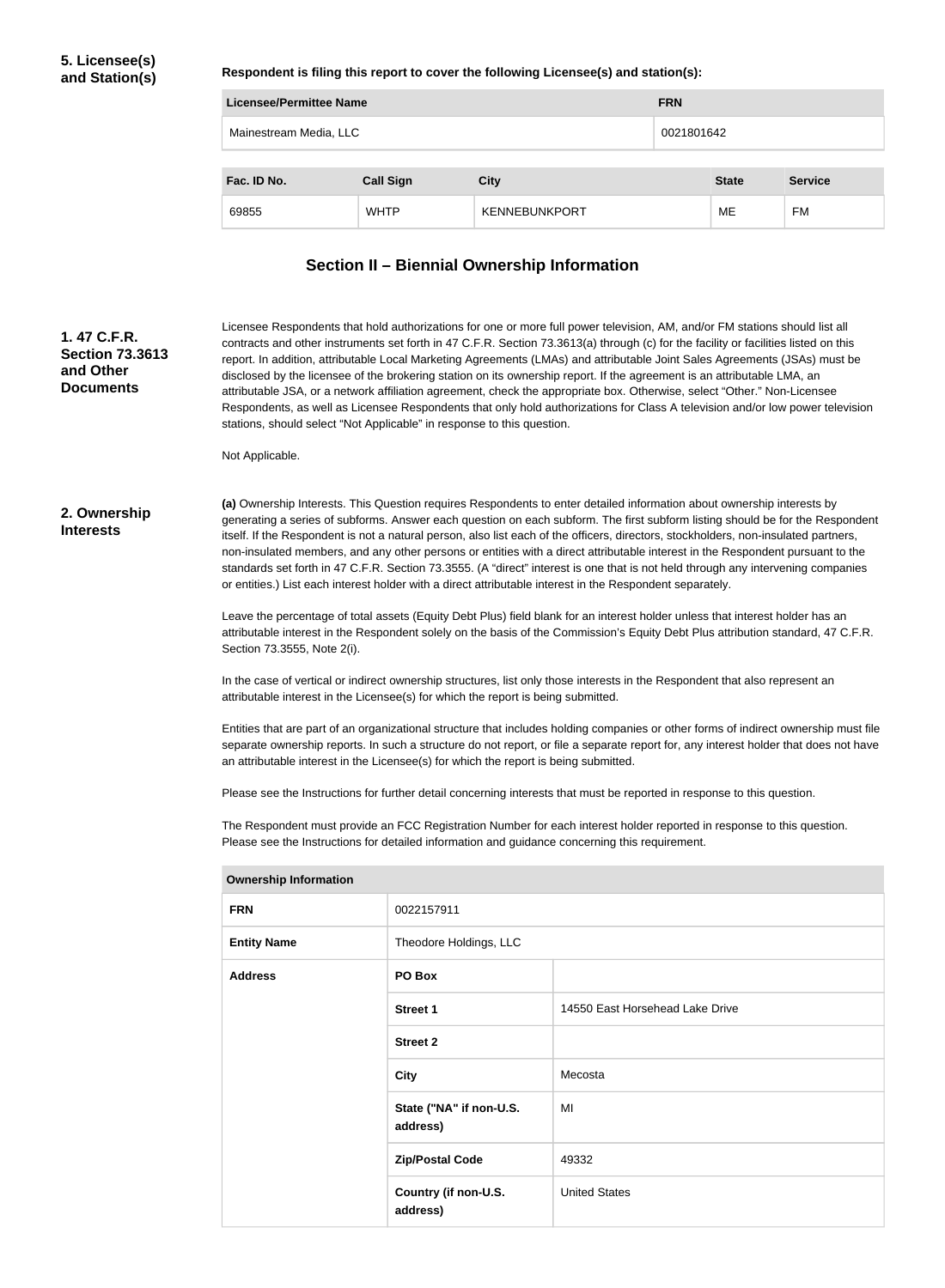| <b>Listing Type</b>                                                           | Respondent                                                                           |         |                                   |
|-------------------------------------------------------------------------------|--------------------------------------------------------------------------------------|---------|-----------------------------------|
| <b>Positional Interests</b><br>(check all that apply)                         | Respondent                                                                           |         |                                   |
| <b>Tribal Nation or Tribal</b><br><b>Entity</b>                               | Interest holder is not a Tribal nation or Tribal entity                              |         |                                   |
| <b>Interest Percentages</b><br>(enter percentage values<br>from 0.0 to 100.0) | Voting                                                                               | $0.0\%$ | <b>Jointly Held?</b><br><b>No</b> |
|                                                                               | <b>Equity</b>                                                                        | $0.0\%$ |                                   |
|                                                                               | <b>Total assets (Equity Debt</b><br>Plus)                                            | $0.0\%$ |                                   |
| that do not appear on this report?                                            | Does interest holder have an attributable interest in one or more broadcast stations |         | <b>No</b>                         |

| <b>Ownership Information</b>                                                                                                                               |                                                                                      |                                 |                            |  |
|------------------------------------------------------------------------------------------------------------------------------------------------------------|--------------------------------------------------------------------------------------|---------------------------------|----------------------------|--|
| <b>FRN</b>                                                                                                                                                 | 0022157929                                                                           |                                 |                            |  |
| <b>Name</b>                                                                                                                                                | <b>Domenico Theodore</b>                                                             |                                 |                            |  |
| <b>Address</b>                                                                                                                                             | PO Box                                                                               |                                 |                            |  |
|                                                                                                                                                            | <b>Street 1</b>                                                                      | 14550 East Horsehead Lake Drive |                            |  |
|                                                                                                                                                            | <b>Street 2</b>                                                                      |                                 |                            |  |
|                                                                                                                                                            | <b>City</b>                                                                          | Mecosta                         |                            |  |
|                                                                                                                                                            | State ("NA" if non-U.S.<br>address)                                                  | MI                              |                            |  |
|                                                                                                                                                            | <b>Zip/Postal Code</b>                                                               | 49332                           |                            |  |
|                                                                                                                                                            | Country (if non-U.S.<br>address)                                                     | <b>United States</b>            |                            |  |
| <b>Listing Type</b>                                                                                                                                        | Other Interest Holder                                                                |                                 |                            |  |
| <b>Positional Interests</b><br>(check all that apply)                                                                                                      | LC/LLC/PLLC Member                                                                   |                                 |                            |  |
| Citizenship, Gender,                                                                                                                                       | <b>Citizenship</b>                                                                   | <b>US</b>                       |                            |  |
| <b>Ethnicity, and Race</b><br><b>Information (Natural</b>                                                                                                  | Gender                                                                               | Male                            |                            |  |
| Persons Only)                                                                                                                                              | <b>Ethnicity</b>                                                                     | Not Hispanic or Latino          |                            |  |
|                                                                                                                                                            | Race                                                                                 | White                           |                            |  |
| <b>Interest Percentages</b><br>(enter percentage values                                                                                                    | <b>Voting</b>                                                                        | 100.0%                          | <b>Jointly Held?</b><br>No |  |
| from 0.0 to 100.0)                                                                                                                                         | <b>Equity</b>                                                                        | 100.0%                          |                            |  |
|                                                                                                                                                            | <b>Total assets (Equity Debt</b><br>Plus)                                            |                                 |                            |  |
| that do not appear on this report?                                                                                                                         | Does interest holder have an attributable interest in one or more broadcast stations |                                 | No                         |  |
|                                                                                                                                                            |                                                                                      |                                 |                            |  |
| (b) Respondent certifies that any interests, including equity, financial, or voting<br>Yes<br>interests, not reported in this filing are non-attributable. |                                                                                      |                                 |                            |  |

If "No," submit as an exhibit an explanation.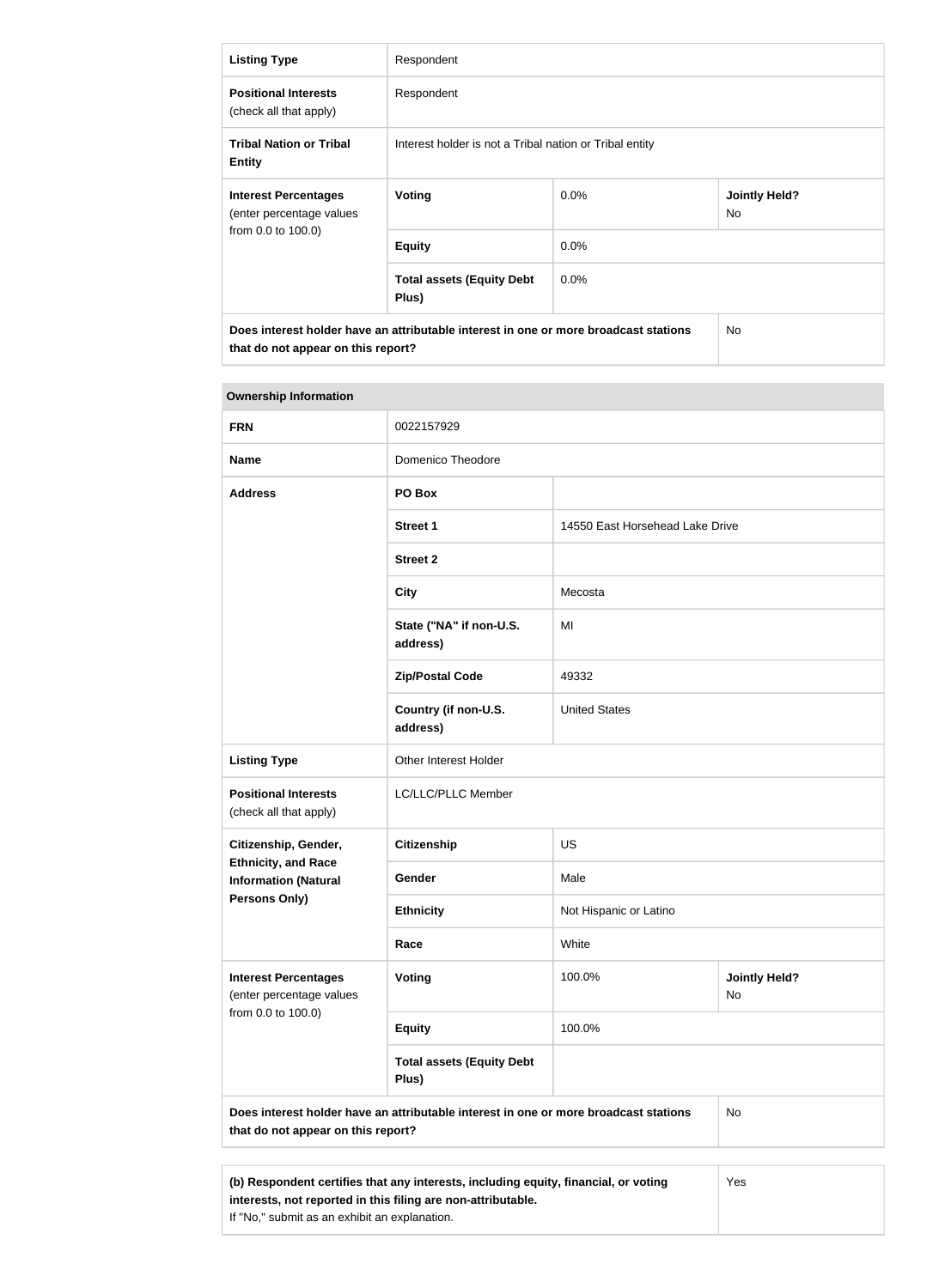| (c) Does the Respondent or any reported interest holder<br>hold an attributable interest in any newspaper entities in<br>the same market as any station for which this report is<br>filed, as defined in 47 C.F.R. Section 73.3555?                                                                                                                                                                                                                                                                                                                                                                                                              | No. |
|--------------------------------------------------------------------------------------------------------------------------------------------------------------------------------------------------------------------------------------------------------------------------------------------------------------------------------------------------------------------------------------------------------------------------------------------------------------------------------------------------------------------------------------------------------------------------------------------------------------------------------------------------|-----|
| If "Yes," provide information describing the interest(s), using<br>EITHER the subform OR the spreadsheet option below.<br>Respondents with a large number (50 or more) of entries to<br>submit should use the spreadsheet option.                                                                                                                                                                                                                                                                                                                                                                                                                |     |
| NOTE: Spreadsheets must be submitted in a special XML<br>Spreadsheet format with the appropriate structure that is<br>specified in the documentation. For instructions on how to<br>use the spreadsheet option to complete this question<br>(including templates to start with), please Click Here.                                                                                                                                                                                                                                                                                                                                              |     |
| If using the subform, leave the percentage of total assets<br>(Equity Debt Plus) field blank for an interest holder unless<br>that interest holder has an attributable interest in the<br>newspaper entity solely on the basis of the Commission's<br>Equity Debt Plus attribution standard, 47 C.F.R. Section<br>73.3555, Note 2(i). If using an XML Spreadsheet, enter "NA"<br>into the percentage of total assets (Equity Debt Plus) field<br>for an interest holder unless that interest holder has an<br>attributable interest in the newspaper entity solely on the<br>basis of the Commission's Equity Debt Plus attribution<br>standard. |     |
| The Respondent must provide an FCC Registration Number<br>for each interest holder reported in response to this<br>question. Please see the Instructions for detailed information<br>and guidance concerning this requirement.                                                                                                                                                                                                                                                                                                                                                                                                                   |     |

**(d) Are any of the individuals listed as an attributable interest holder in the Respondent married to each other or related to each other as parentchild or as siblings?** No

If "Yes," provide the following information for each such the relationship.

| (e) Is Respondent seeking an attribution exemption for any officer or director with<br>duties wholly unrelated to the Licensee(s)?                                                                                             | No |
|--------------------------------------------------------------------------------------------------------------------------------------------------------------------------------------------------------------------------------|----|
| If "Yes," complete the information in the required fields and submit an Exhibit fully describing<br>that individual's duties and responsibilities, and explaining why that individual should not be<br>attributed an interest. |    |

**Certification Section Section Question** *Question* **Response**